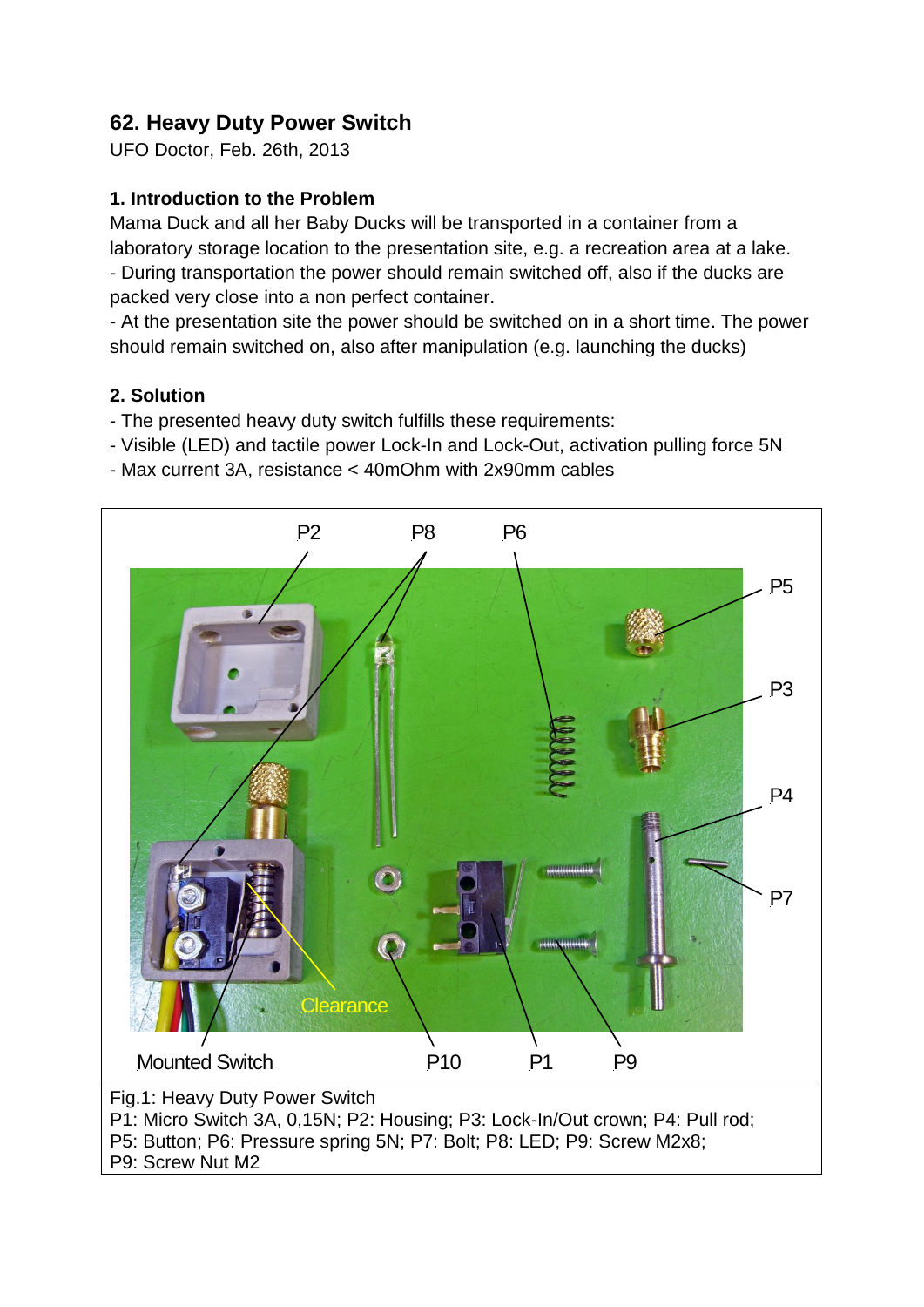

**3. Switch with cables, connectors and plug**